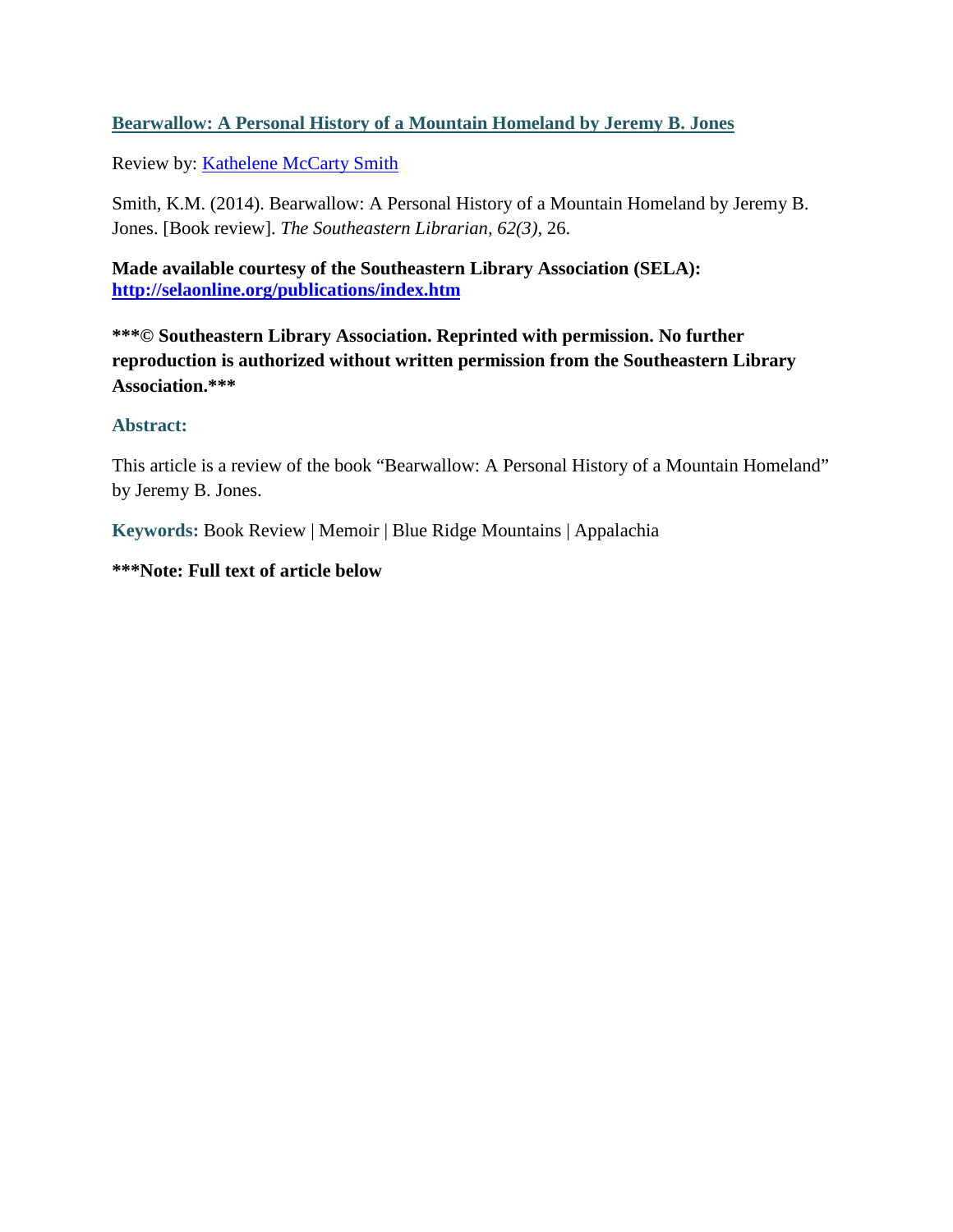## **BOOK REVIEWS**

**Southern Women Novelists and the Civil War: Trauma and Collective Memory in the American Literary Tradition since 1861.** Sharon Talley. Knoxville, TN: University of Tennessee Press, 2014. ISBN 1-62190-013- 4. \$74.



On lifting the cover of this book, I wondered naively "what is there to talk about in Civil War history that I haven't already seen, heard and suffered through" as has any woman born and lived two-thirds of her life in the southern United States.

Yet, inside the front cover, Ms. Talley tells me that southern women played a critical role in shaping the South's evolving collective memory by penning journals, diaries, historical accounts, memoirs, and literary interpretations of the war. At this point, she caught my attention. I thought women managed the plantation houses, supervised the farming, the slaves, and the crop rotations during the Civil War but I was woefully lacking in the depth of women's contributions through their writings.

Talley brings us through a presentation of oral and written histories and analyses of the voices of fifteen women novelists spanning the "Civil War Period, Reconstruction, Turn of the Century, The Modern Period and Novels Since World Two…"(inside fly leaf). Fascinating reading, eye opening discussions and commentaries drew me into this historical collection of women's voices and experiences as seen through the eyes of many women. While Ms. Talley obviously included the famous "Gone With The Wind" writings of Margaret Mitchell, she raised other novelists and their writings as well.

A note of interest, according to Talley, women novelists came to be called "scribbling women ….even referred to as "…damned scribbling women.." and yet in 1850, James Harr (p. 339) declared novels by Hawthorne, Melville, Thoreau, and Whitman did not equal the sales of one of the more popular domestic novels by women"……

There is an extensive End Notes and Index which I highly recommend to any student or faculty member who hopes to learn more about southern women writers during the Civil War years and beyond (1861- present). (p. 337-432)

*Dr. Carol Walker Jordan College of Library and Information Studies University of North Carolina at Greensboro*

**Bearwallow: A Personal History of a Mountain Homeland.** Jeremy B. Jones. Winston-Salem, NC: John F. Blair, Publisher, 2014. ISBN 978-0-89587-624-9. 288 p. \$24.95.



A native of southern Appalachia, Jeremy B. Jones spent the early years of his life in the shadow of Bearwallow in the Blue Ridge Mountains of North Carolina. Pulled away by education and a teaching position in Honduras, he continued to be drawn back to the mountains and has now settled into a position as a professor in the department of English at Western Carolina University. In his debut memoir, *Bearwallow: A Personal History of a Mountain Homeland*, Jones explores how his mountain upbringing imprinted on his adult life, and through that journey, he grapples with the age-old questions of who we are and how our geographical and cultural background affects who we become.

The stories of Jones' personal odyssey take place within the backdrop of the mountains and it is this unique topography that reflects the themes of the book: the pull of home versus the need to leave, the outsider assimilating in a native culture, reality versus regional stereotypes, and land conservation in the face of impending development. The inherent tension of these themes is found in Jones' exploration of the mountains, which give context to his life as he seeks to understand his geographical and genealogical past. Biking through the challenging local terrain, he takes the time to listen to a local historian's tales of Civil War